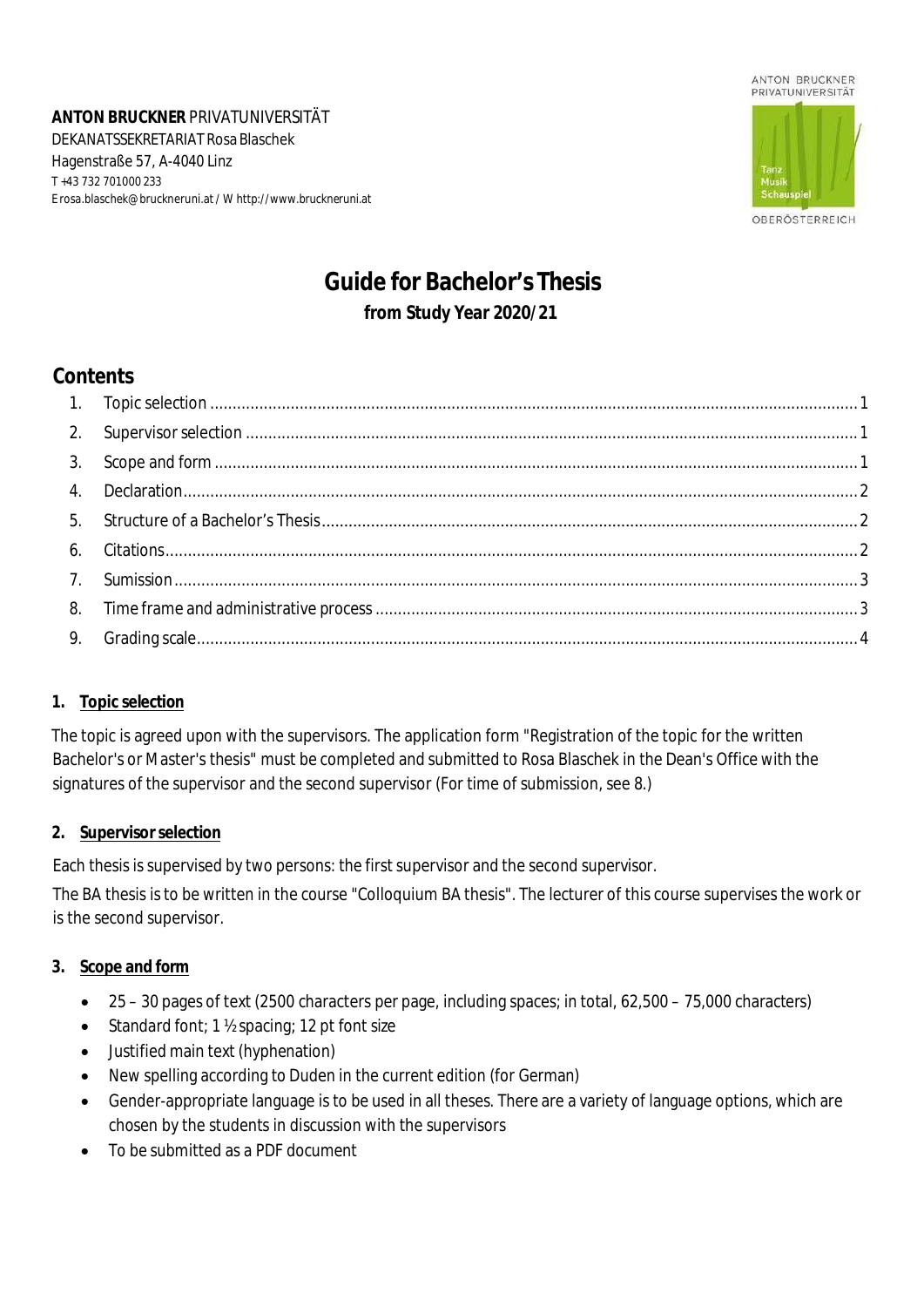## <span id="page-1-0"></span>**4. Declaration**

The following declaration must be included on the last page and signed:

*"Hiermit erkläre ich eidesstattlich, dass ich die vorliegende Arbeit selbstständig und ohne fremde Hilfe verfasst habe. Alle Stellen oder Passagen der vorliegenden Arbeit, die anderen Quellen im Wortlaut oder dem Sinn nach entnommen wurden, sind durch Angaben der Herkunft kenntlich gemacht. Dies gilt auch für die Reproduktion von Noten, grafischen Darstellungen und anderen analogen oder digitalen Materialien.*

*Ich räume der Anton Bruckner Privatuniversität das Recht ein, ein von mir verfasstes Abstract meiner Arbeit sowie den Volltext auf der Homepage der ABPU zur Einsichtnahme zur Verfügung zu stellen."*

*(I hereby declare that I have written this thesis independently and without outside assistance. All passages in this thesis that have been taken from other sources, either verbatim or in spirit, are identified by their origin. This also applies to the reproduction of notes, graphic representations and other analogue or digital materials.*

*I grant Anton Bruckner Privatuniversität the right to make an abstract of my work written by me as well as the full text available for inspection on the homepage of the ABPU.)*

### <span id="page-1-1"></span>**5. Structure of a Bachelor's Thesis**

As a rule, every Bachelör's Thesis includes:

- Title page / cover page  $\rightarrow$  see cover page template: <https://www.bruckneruni.at/de/studium/studienabschluss/>
- Abstract  $\rightarrow$  Results of the work, aspects that remain open and further questions. The abstract can be placed at the beginning of the thesis or attached in the appendix.
- **Contents**
- Introduction  $\rightarrow$  Presentation and justification of the topic
- Main body of text  $\rightarrow$  State of research / literature review / reearch questions. Discussion of individual aspects taking into account the different positions of various authors or collection and analysis of empirical data. The individually listed points apply in particular to Master's theses.
- Summary / Conclusion
- Literature list  $\rightarrow$  Complete list of literature used (in alphabetical order)
- List of sources: Source material that complements the written main part is to be included in the appendices (interviews, sheet music material, image collections).
- Any attachments
- Declaration (see above)

## <span id="page-1-2"></span>**6. Citations**

- In principle, the following applies: In a Bachelor's thesis, citations are standardised and follow a common subject-specific convention. The specific citation method is to be agreed upon with the supervisor.
- Translations: Bachelor's theses that have been translated by translators must include their names on the cover page of the thesis. ( $\rightarrow$  Cover page template)
- Plagiarism: Submitted work will be checked for possible plagiarism. Plagiarised work will be rejected without exception.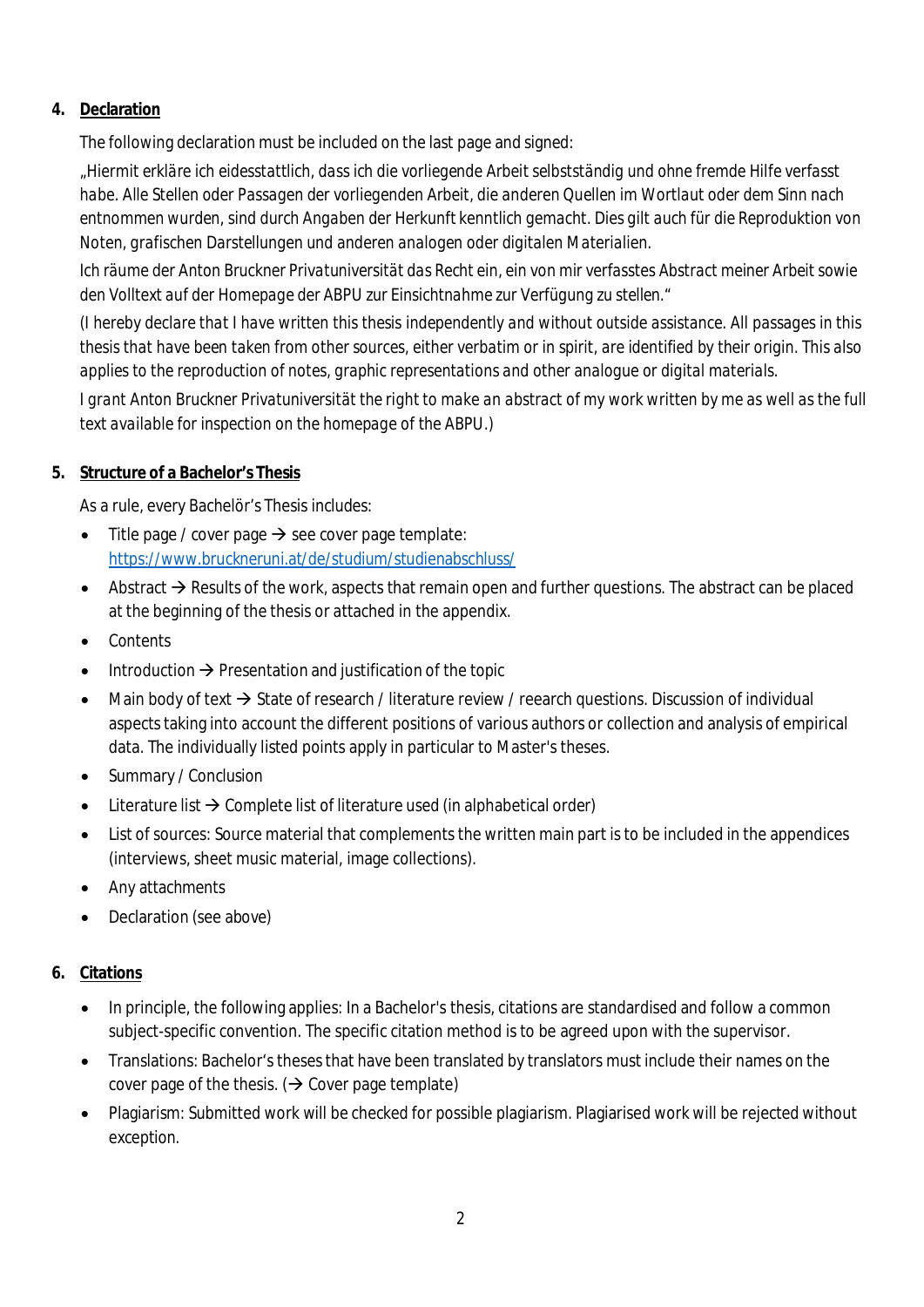There are numerous internationally recognised citation methods. At the ABPU, no citation method is prescribed. Please contact the supervisor of the thesis to determine the citation method.

## <span id="page-2-0"></span>**7. Submission**

Printed and digital copies are to be submitted:

a) Printed copies:

3 copies: for the Dean, the supervisor, and the second supervisor (each recieve 1 x bound copy, printed single sided)

- A low-cost binding option is available at the library.
- The examination theses are to be submitted directly to the supervisor and second supervisor, as well as to Rosa Blaschek (Dean's Office).
- Bachelor's theses will be archived in the library.
- Bachelor's theses that have been graded "with distinction" are also placed in paper form in the library (hardbound copy); submission to Rosa Blaschek in the Dean's Office.
- Temporal regulation: see 8. e)
- b) Digital:
	- Bachelor's theses are to be submitted digitally to the Dean's Office (PDF file, without CV and contact information) no later than 1 week before the defensio date. **[dekanat@bruckneruni.at](mailto:dekanat@bruckneruni.at)**
	- Together with the submission, an **abstract** (pdf file, max. 15 lines, Arial 12) must be sent by email to: **[dekanat@bruckneruni.at](mailto:dekanat@bruckneruni.at)**

This abstract, like the full text, is made publicly available by the university and refers to the bachelor's thesis catalogued in the library.

- When submitting the thesis, it must be accompanied by the signed declaration on the submission of a thesis.
- <span id="page-2-1"></span>**8. Time frame and administrative process**
- a) Notification of topic to Rosa Blaschek, Dean's Office (application form "Registration of the topic for the written Bachelor's or Master's thesis")
	- Notification of topics in the course of enrolment for the 6th semester of the Bachelor's degree programme.
- b) It is recommended to attend the colloquium for BA theses at least two semesters before the planned completion.
- c) **The registration for the defensio requires the approval of the finished thesis by the supervisors.**

Therefore, it is strongly recommended to allow sufficient time for the assessment by the first and second supervisors and to discuss the schedule with the supervisors.

- d) The defensio usually takes place circa 1 month after registration.
- e) Timing for the submission of the **bound** copy of the thesis to the supervisor, second reader and the Dean's Office:

Supervisor: 4 weeks before the planned defensio

Second supervisor: 3 weeks before the planned defensio

Dean's Office: 1 week before the defensio, printed and in digital (pdf) form

f) Timing for the submission of **digital** copy of the thesis:

Bachelor's theses must be submitted digitally to the Dean's Office (PDF file, without CV and contact information) at least 1 week before the defensio. **[dekanat@bruckneruni.at](mailto:dekanat@bruckneruni.at)**